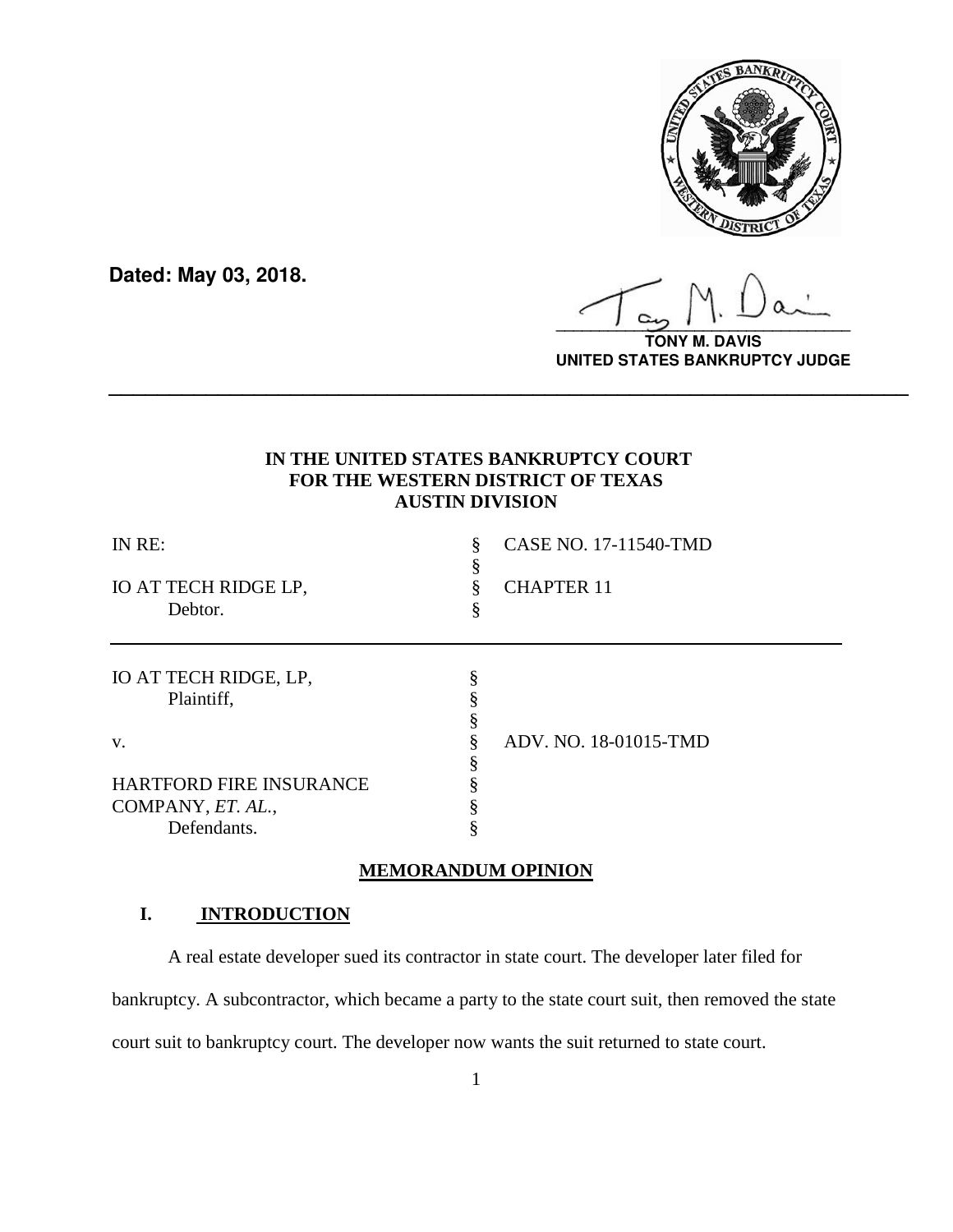### **II. FACTS**

For several years, IO tried to build a large apartment complex on property that IO owned in North Austin.[1](#page-1-0) For financing, IO obtained a HUD-endorsed loan from Berkadia Commercial Mortgage.<sup>[2](#page-1-1)</sup> To build the complex, IO contracted with Defendant ICI Construction.<sup>[3](#page-1-2)</sup> When the complex was only partially constructed, IO and ICI had a falling out, and IO terminated the contract.[4](#page-1-3)

IO then sued ICI in state court, and later amended the complaint to include claims against Defendant Harford Fire Insurance, which had issued a performance bond.<sup>[5](#page-1-4)</sup> Defendant Power Design, a subcontractor, intervened in the suit despite IO's objection.<sup>[6](#page-1-5)</sup> Power Design seeks \$1.5 million for goods and services it provided to the apartment complex.<sup>[7](#page-1-6)</sup> Over a dozen other suppliers and subcontractors eventually became parties to the state court suit.<sup>[8](#page-1-7)</sup> IO and Power Design dispute how much discovery has taken place and how far the state court suit has progressed.[9](#page-1-8) Both agree that the state court entered a docket order setting various deadlines and protocols for discovery, and setting a two-week jury trial to begin this October.<sup>[10](#page-1-9)</sup> Both also agree that the suit is unlikely to go to trial in October.<sup>[11](#page-1-10)</sup> Although there was some mention of the

<sup>&</sup>lt;sup>1</sup> IO at Tech Ridge, LP's Mot. to Abstain and Remand 1, ECF No. 6.

<span id="page-1-6"></span><span id="page-1-5"></span><span id="page-1-4"></span><span id="page-1-3"></span><span id="page-1-2"></span><span id="page-1-1"></span><span id="page-1-0"></span><sup>2</sup> Debtor's Objection to Trustee's Motion to Abandon 1, *In re IO at Tech Ridge, LP*, No. 17-11540 (Bankr. W.D. Tex. Jan. 22, 2018), ECF No. 45.

<sup>&</sup>lt;sup>3</sup> Mot. to Abstain and Remand 2, ECF No. 6.

<sup>&</sup>lt;sup>4</sup> Mot. to Abstain and Remand 2, ECF No. 6.

<sup>5</sup> Mot. to Abstain and Remand 2, ECF No. 6.

<sup>6</sup> Mot. to Abstain and Remand 2-3, ECF No. 6.

<sup>7</sup> PDI's Response in Opposition to Motion for Abstention and Remand 3, ECF No. 13.

<sup>8</sup> Mot. to Abstain and Remand 2-3, ECF No. 6.

<span id="page-1-9"></span><span id="page-1-8"></span><span id="page-1-7"></span><sup>9</sup> *Compare* Mot. to Abstain and Remand 4, 8, ECF No. 6 *with* Response 1-5, 9-10, ECF No. 13.

<sup>&</sup>lt;sup>10</sup> Mot. to Abstain and Remand 4, ECF No. 6; Response 5, ECF No. 13.

<span id="page-1-10"></span> $11$  April 4, 2018 Hearing.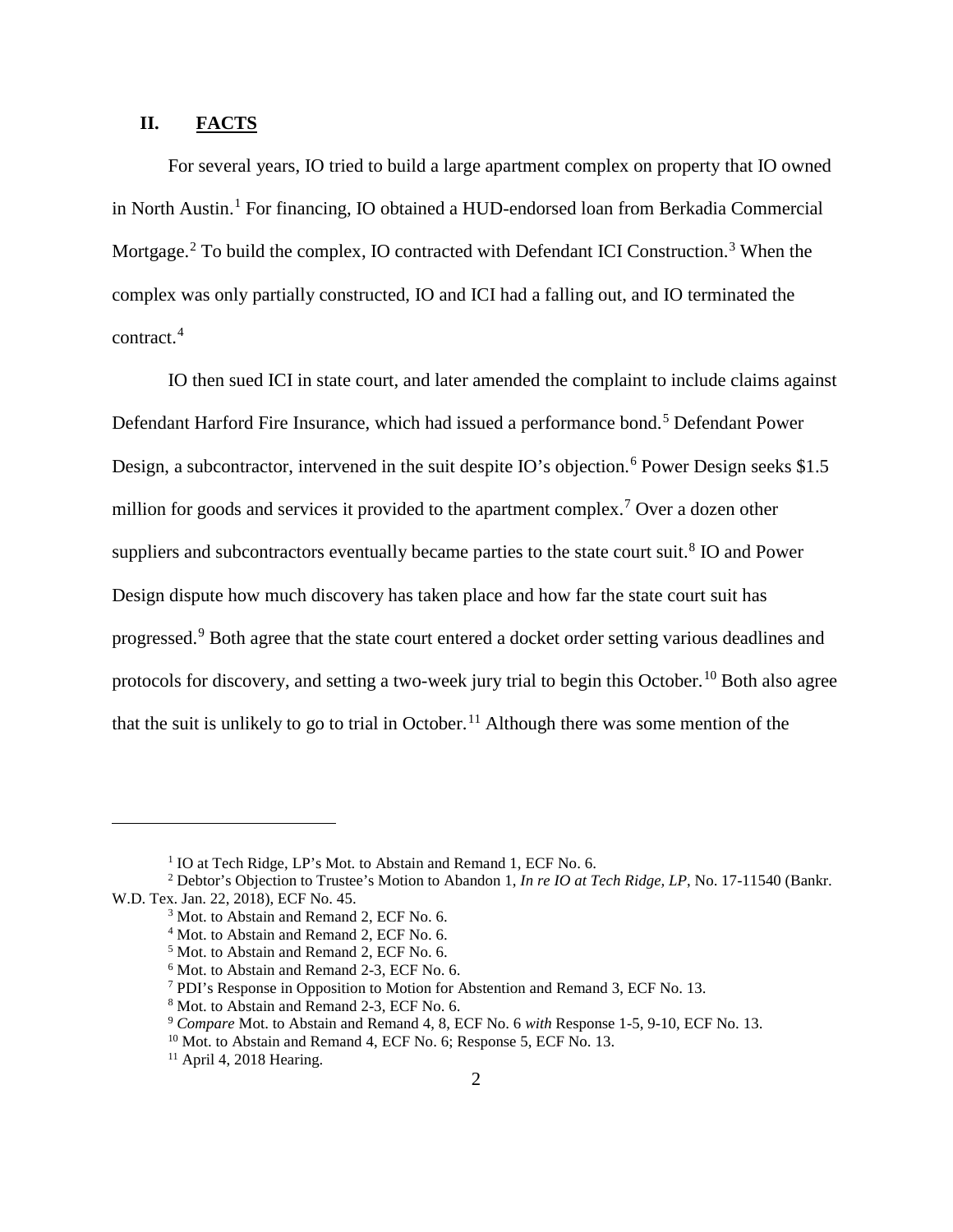automatic stay, the stay applies to suits against the debtor, not by the debtor.<sup>[12](#page-2-0)</sup> Finally, both agree that, other than the application of federal bankruptcy law, there is no federal question or diversity iurisdiction. $13$ 

While the litigation was pending, IO made payments on its debt to Berkadia for a time but eventually filed to liquidate under chapter  $7.^{14}$  $7.^{14}$  $7.^{14}$  The chapter 7 trustee thus inherited a partially completed but dangerous and dilapidated apartment complex.[15](#page-2-3) With no funds to secure, let alone complete, the complex, the trustee moved to abandon the asset.<sup>[16](#page-2-4)</sup> IO objected,<sup>[17](#page-2-5)</sup> but when it became apparent that the trustee's motion would be successful, IO elected to convert the case to chapter  $11.^{18}$  $11.^{18}$  $11.^{18}$  IO has now moved to sell the property,  $19$  and it is unclear whether the property will sell at a price high enough to satisfy Berkadia's debt.<sup>20</sup> What is clear is that the property

 $\overline{a}$ 

<span id="page-2-5"></span><sup>17</sup> Debtor's Objection to Trustee's Motion to Abandon, *In re IO at Tech Ridge, LP*, No. 17-11540 (Bankr. W.D. Tex. Jan. 22, 2018), ECF No. 45.

<span id="page-2-0"></span><sup>&</sup>lt;sup>12</sup> 11 U.S.C. § 362(a) (listing the applicability of the automatic stay, specifically stating "against the debtor" and similar phrases throughout); *Adler v. Bell (In re Versoy)*, 306 Fed. App'x 65, 68-69 (5th Cir. 2009) ("If the debtor brings the initial claim, § 362 has no effect."); *Hayes v. Bank of America*, No. H-12-377, 2013 WL 5352704, at \*3 (S.D. Tex. Sept. 23, 2013) ("stay does not apply to lawsuits initiated by the debtor that would inure to the benefit of the estate.").

<sup>13</sup> April 4, 2018 Hearing; Notice of Removal 2, ECF No. 1.

<sup>14</sup> *See* Mot. to Abstain and Remand 4, ECF No. 6 (IO filed the bankruptcy case on December 11, 2017).

<span id="page-2-3"></span><span id="page-2-2"></span><span id="page-2-1"></span><sup>&</sup>lt;sup>15</sup> Debtor's Objection to Trustee's Motion to Abandon 3, *In re 10 at Tech Ridge, LP*, No. 17-11540 (Bankr. W.D. Tex. Jan. 22, 2018), ECF No. 45; January 24, 2018 Hearing, *In re IO at Tech Ridge, LP*, No. 17-11540 (Bankr. W.D. Tex.).

<span id="page-2-4"></span><sup>&</sup>lt;sup>16</sup> Motion to Abandon Certain Real Property, *In re IO at Tech Ridge, LP*, No. 17-11540 (Bankr. W.D. Tex. Jan. 4, 2018), ECF No. 21.

<sup>18</sup> January 24, 2018 Hearing, *In re IO at Tech Ridge, LP*, No. 17-11540 (Bankr. W.D. Tex.).

<span id="page-2-7"></span><span id="page-2-6"></span> $<sup>19</sup>$  Debtor's Motion for (I) Order Approving (A) Bid Procedures, Including Procedures for Selection of</sup> Stalking Horse Purchaser, (B) Procedures for Assumption and Assignment of Certain Executory Contracts and Unexpired Leases and Related Notices, (C) Notice of Auction, Stalking Horse Hearing and Sale Hearing, and (D) Related Relief and (II) Order (A) Approving the Sale of Real Estate and Related Assets Free and Clear of All Liens, Claims, Encumbrances and Other Interests Pursuant to Bankruptcy Code Sections 105, 363(b), (f), and (m), (B) Approving Assumption, Assignment and Sale of Certain Executory Contracts and Unexpired Leases Pursuant to Bankruptcy Code Sections 363 and 365 and Related Cure Amounts, and (C) Granting Related Relief, *In re IO at Tech Ridge, LP*, No. 17-11540 (Bankr. W.D. Tex. Mar. 1, 2018), ECF No. 75.

<span id="page-2-8"></span><sup>&</sup>lt;sup>20</sup> Indeed, Berkadia and IO have filed briefs on whether a property can be sold for an amount less than the amount of all liens filed against the property over the lienholder's objection. Berkadia Commercial Mortgage LLC's Br. in Opp'n to Mot. for Order Approving the Sale of Real Estate and Related Assets Free and Clear of All Liens, Claims, Encumbrances and Other Interests Pursuant to Bankruptcy Code Sections 105, 363(b), (f), and (m), *In re IO*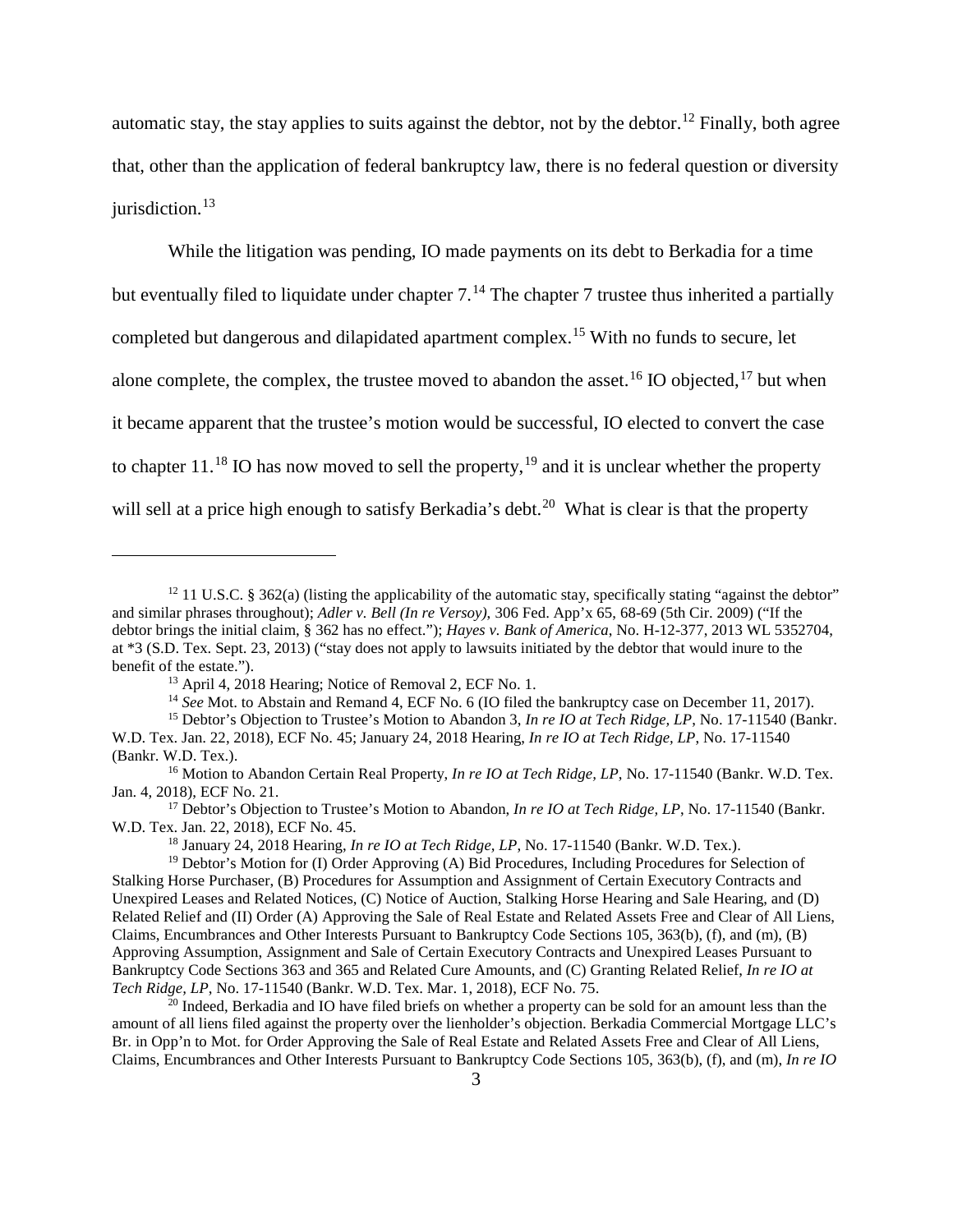will be sold soon, or Berkadia will foreclose.<sup>[21](#page-3-0)</sup> After that, the case will be dismissed or IO will file a liquidating plan that places the lawsuit against ICI into a litigation trust.<sup>[22](#page-3-1)</sup>

Power Design has now removed the state court lawsuit under 28 U.S.C. § 1452, which allows removal of most types of civil actions to bankruptcy court.<sup>[23](#page-3-2)</sup>

### **III. ANALYSIS**

IO asks this Court to remand the suit to state court on the grounds of (1) mandatory abstention<sup>[24](#page-3-3)</sup> and (2) permissive abstention or equitable remand.<sup>[25](#page-3-4)</sup> A court must remand a suit if all the requirements of mandatory abstention are met. [26](#page-3-5) But even if they are not all met, a court may still remand under the permissive abstention or equitable remand doctrines.<sup>[27](#page-3-6)</sup> Whether either of the latter two doctrines should apply is based on a factors-based analysis. Because the purpose of these two doctrines are similar, courts use the same factors to analyze their application.<sup>[28](#page-3-7)</sup> In any event, since this is a state court action removed to bankruptcy court, remand is the appropriate remedy even if abstention is the ruling.<sup>[29](#page-3-8)</sup>

*at Tech Ridge, LP*, No. 17-11540 (Bankr. W.D. Tex. Apr. 4, 2018), ECF No. 104; Debtor's Reply Br. in Support of Mot. for Order Approving the Sale of Real Estate and Related Assets Free and Clear of All Liens, Claims, Encumbrances and Other Interests Pursuant to Bankruptcy Code Sections 105, 363(b), (f), and (m), *In re IO at Tech Ridge, LP*, No. 17-11540 (Bankr. W.D. Tex. Apr. 11, 2018), ECF No. 106. The Court has issued a ruling. Ruling on 11 U.S.C. § 363(f) Issue, *In re IO at Tech Ridge, LP*, No. 17-11540 (Bankr. W.D. Tex. Apr. 25, 2018), ECF No. 111.

<span id="page-3-4"></span><span id="page-3-3"></span><span id="page-3-2"></span><span id="page-3-1"></span><span id="page-3-0"></span><sup>21</sup> Berkadia has relief from the stay to post the property for a June foreclosure. April 23, 2018 Hearing, *In re IO at Tech Ridge, LP*, No. 17-11540 (Bankr. W.D. Tex.).

 $22$  April 4, 2018 Hearing.

<sup>23</sup> 28 U.S.C. § 1452; Notice of Removal, ECF No. 1.

 $24$  Mot. to Abstain and Remand 5-9, ECF No. 6.

<sup>25</sup> Mot. to Abstain and Remand 9-12, ECF No. 6.

 $26$  28 U.S.C. § 1334(c)(2).

 $27$  28 U.S.C. §§ 1334(c)(1), 1452(b).

<sup>28</sup> *Lain v. Watt (In re Dune Energy, Inc.)*, 575 B.R. 716, 731 (Bankr. W.D. Tex. 2017).

<sup>29</sup> *J.T. Thorpe Co. v. Am. Motorists*, No. CIV.A. H-02-4598, 2003 WL 23323005, at \*5 (S.D. Tex. June 9,

<span id="page-3-8"></span><span id="page-3-7"></span><span id="page-3-6"></span><span id="page-3-5"></span><sup>2003).</sup>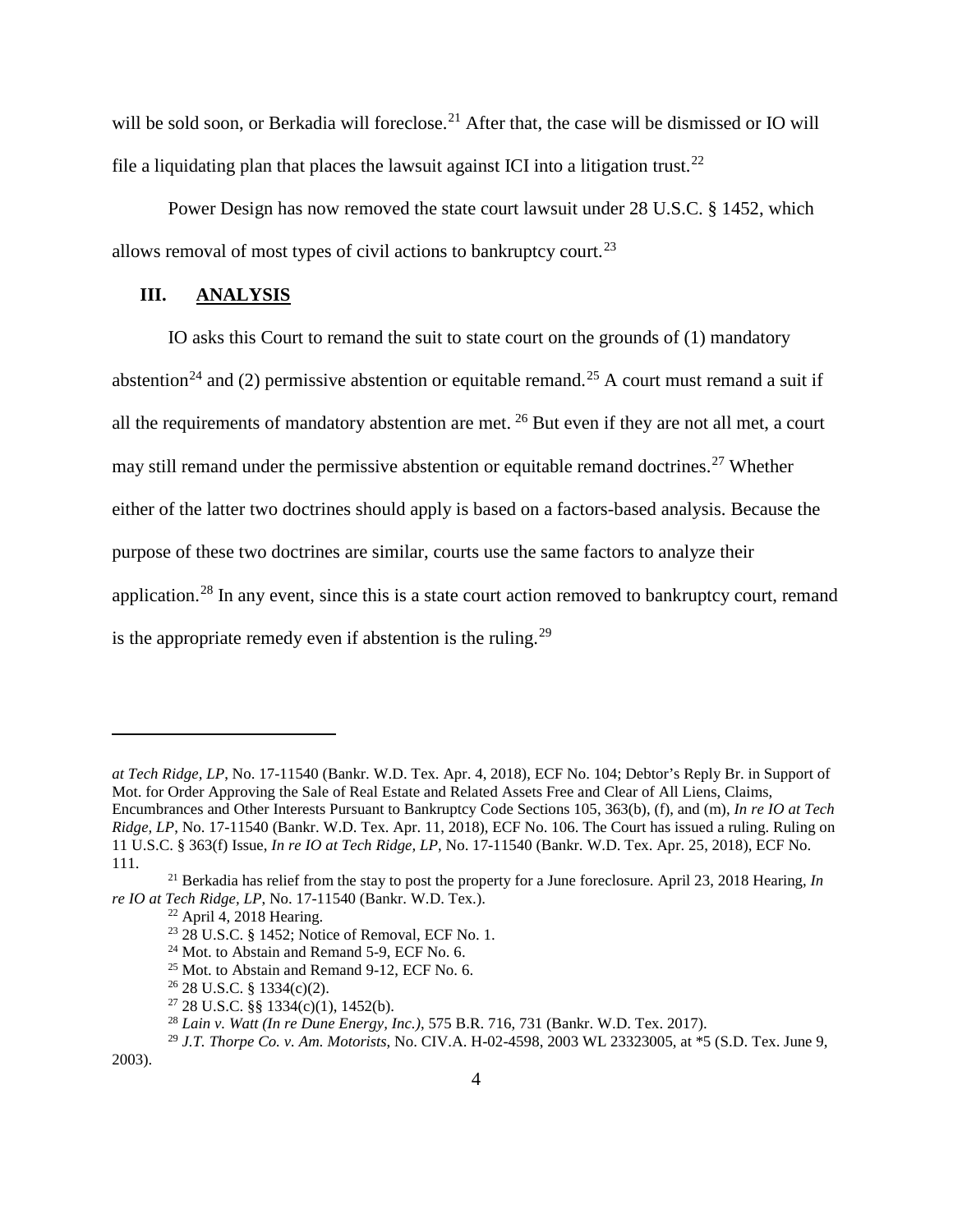### **A. Mandatory Abstention.**

By statute, a federal court must abstain and remand a matter if certain requirements are

met:

Upon timely motion of a party in a proceeding based upon a State law claim or State law cause of action, related to a case under title 11 but not arising under title 11 or arising in a case under title 11, with respect to which an action could not have been commenced in a court of the United States absent jurisdiction under this section, the district court shall abstain from hearing such proceeding if an action is commenced, and can be timely adjudicated, in a State forum of appropriate jurisdiction.[30](#page-4-0)

The Fifth Circuit has interpreted the statute to require all these elements:

- (1) A timely motion for mandatory abstention;  $31$
- (2) "[T]he claim has no independent basis for federal jurisdiction, other than § 1334(b);
- (3) [T]he claim is a non-core proceeding;
- (4) [A]n action has been started in state court;
- (5) [T]he action could be adjudicated timely in state court." $32$

Power Design disputes only two elements: whether the proceeding is core, and whether the action

can be timely adjudicated in state court.<sup>[33](#page-4-3)</sup>

## **1. The State Court Action is a Core Proceeding.**

A non-exclusive list of core proceedings can be found in 28 U.S.C. § 157(b)(2). Power

Design argues that this proceeding is core because it involves claims against IO, the Debtor.<sup>[34](#page-4-4)</sup> IO

<span id="page-4-0"></span><sup>30</sup> 28 U.S.C. § 1334(c)(2).

<span id="page-4-1"></span><sup>31</sup> *Cadle Company v. Moore (In re Moore)*, 739 F.3d 724, 728-29 (5th Cir. 2014).

<sup>32</sup> *Id.*

<span id="page-4-3"></span><span id="page-4-2"></span><sup>&</sup>lt;sup>33</sup> PDI's Response in Opposition to Motion for Abstention and Remand 6, ECF No. 13.

<span id="page-4-4"></span> $34$  Response 6-7, ECF No. 13.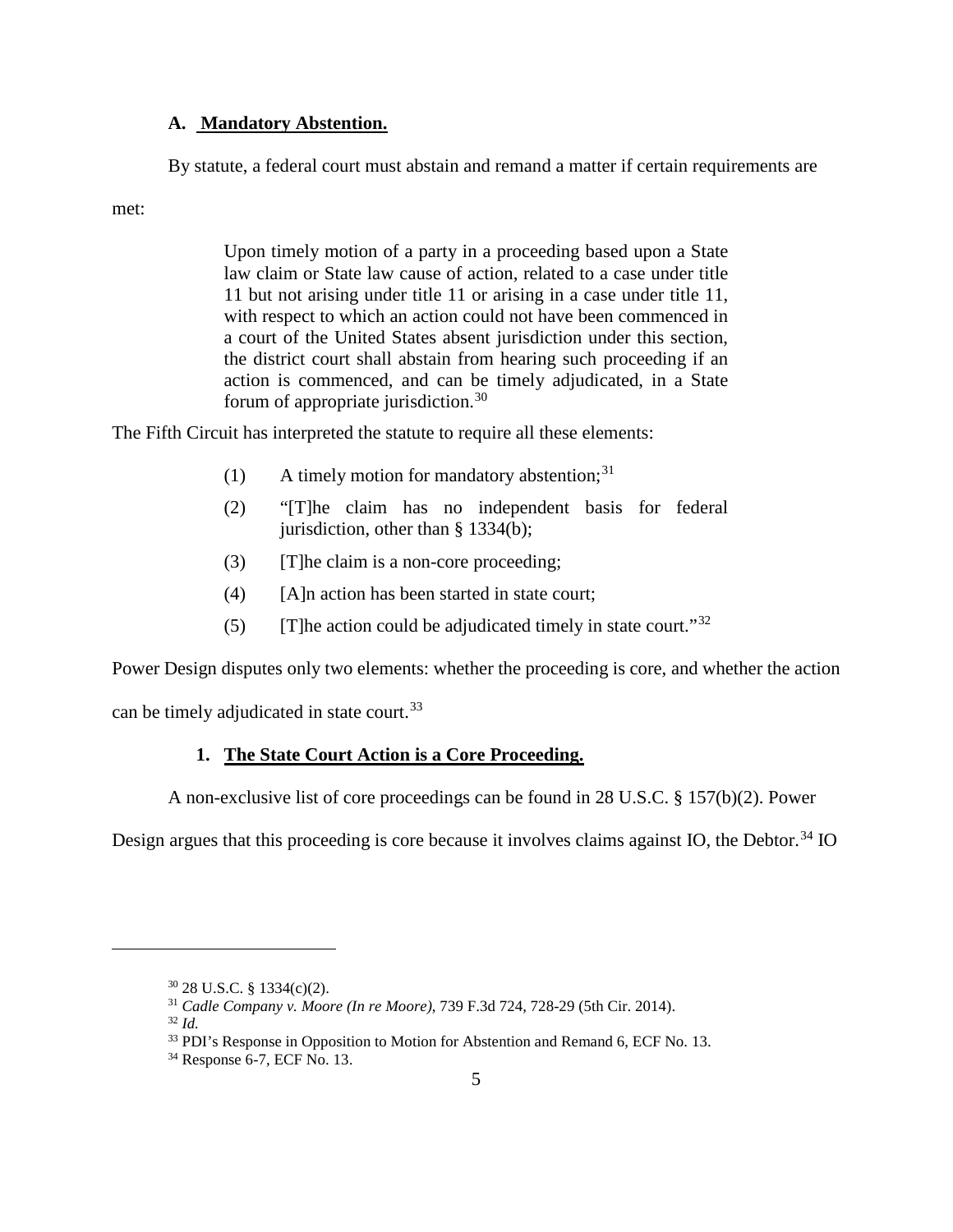has explained that ICI has counterclaims against it, where ICI is seeking affirmative recovery.<sup>[35](#page-5-0)</sup> Proofs of claim have been filed by  $ICI^{36}$  $ICI^{36}$  $ICI^{36}$  and Power Design.<sup>[37](#page-5-2)</sup>

Congress lists "allowance or disallowance of claims against the estate" as a core proceeding.[38](#page-5-3) Because the allowance or disallowance of the claims asserted by ICI and Power Design is core, the second element of mandatory abstention has not been met.

Since one element is not met, abstention is not required. Still, the Court will analyze the timely adjudication element as it is relevant to permissive abstention and equitable remand.

#### **2. The Action Can be Timely Adjudicated in State Court.**

Though naked assertions that the action can be timely adjudicated by the state court cannot satisfy this element, it is not difficult to meet. [39](#page-5-4) According to some courts, the issue is not which court can adjudicate the action faster; but whether the state court can dispose of the action timely.[40](#page-5-5) Power Design argues that "no meaningful progress" has been achieved in the state court action,  $41$  and that there is no indication that the pace will change.  $42$  But Power Design has failed to show why the case would move faster in bankruptcy court.

And there is more. Whether the state court action can proceed at a pace agreeable to Power Design is not the issue. "Together, §§ 1452(b) and 1334(c) strongly evince a congressional policy that, absent countervailing circumstance, the trial of state law created issues

<sup>35</sup> February 14, 2018 Hearing.

<sup>36</sup> Proof of Claim (Jan. 31, 2018), Claim No. 3-1.

<sup>37</sup> Proof of Claim (Jan. 26, 2018), Claim No. 2-1.

<span id="page-5-7"></span><span id="page-5-6"></span><span id="page-5-5"></span><span id="page-5-4"></span><span id="page-5-3"></span><span id="page-5-2"></span><span id="page-5-1"></span><span id="page-5-0"></span><sup>38</sup> 28 U.S.C. § 157(b)(2)(B). *See also Petroleum Prods. & Servs., Inc. v. McClinton Energy Grp., LLC (In re Petroleum Prods. & Servs., Inc.)*, 561 B.R. 662, 665 (Bankr. S.D. Tex. 2016) ("A [claim] could directly implicate the claims allowance process and might be core.").

<sup>39</sup> *In re Dune Energy*, 575 B.R. at 729.

<sup>40</sup> *Id.* at 730; *Mugica v. Helen Chem. Co. (In re Mugica)*, 362 B.R. 782, 793 (Bankr. S.D. Tex 2007).

<sup>41</sup> Response 2, ECF No. 13.

<sup>42</sup> Response 9-10, ECF No. 13.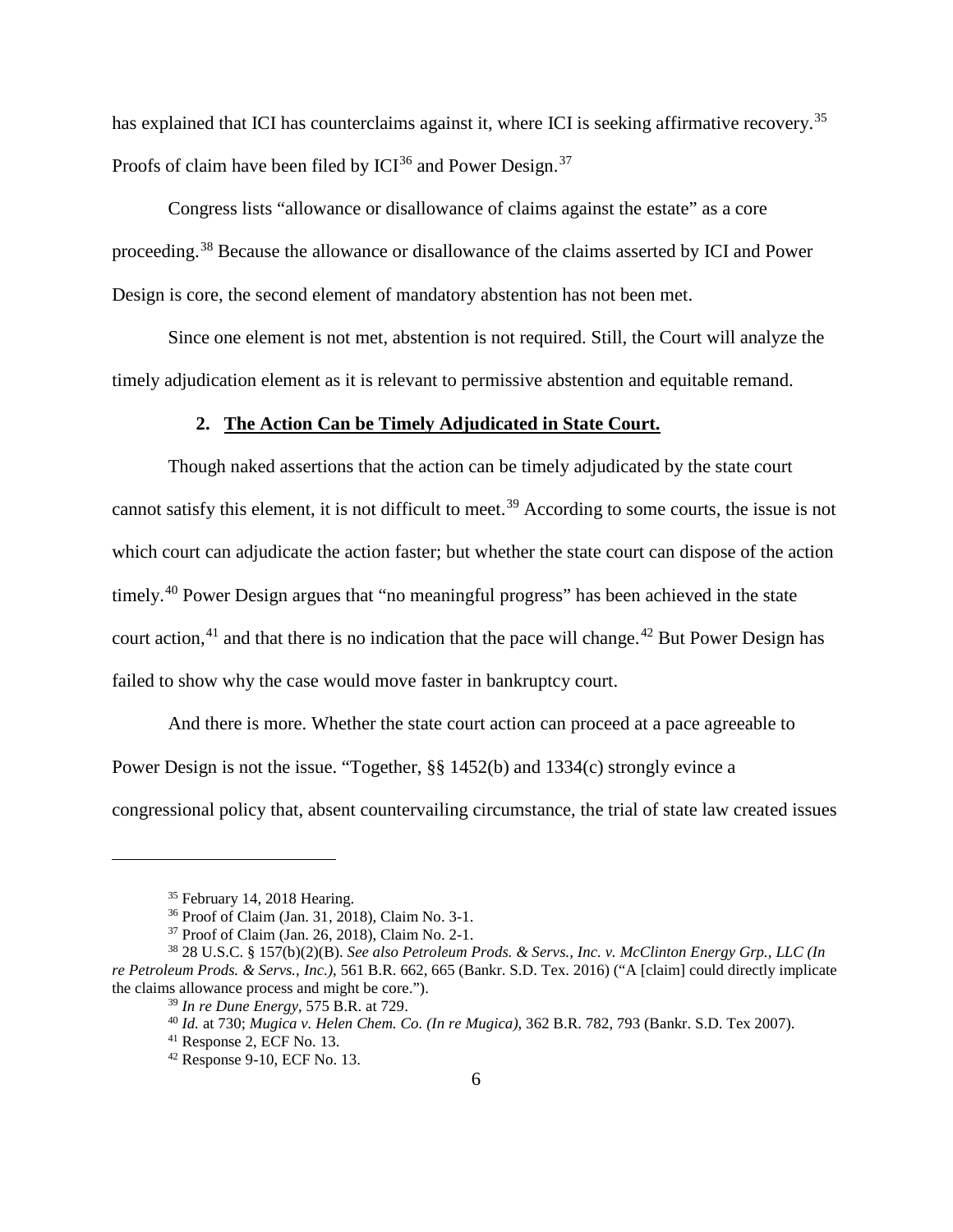and rights should be allowed to proceed in state court . . . . "<sup>[43](#page-6-0)</sup> In this context, the "countervailing" circumstance" is the need to promptly administer the bankruptcy case. So whether the state court can try a dispute timely should be determined by seeing whether the trial in state court will slow resolution of the main bankruptcy case. Here the answer is no. Simply put, this case can be administered—meaning the property will be sold or foreclosed on—without the state court action being resolved. The bankruptcy case will then be wrapped up in one of three ways:

(1) conversion back to chapter 7, (2) dismissal, or (3) the lawsuit against ICI will be assigned to a litigation trust under a plan. The claims of Power Design and ICI can then be resolved on whatever schedule is set by the state court. As a result, the fifth element of mandatory abstention has been met.

Yet, because core matters are involved, abstention is not mandatory.

#### **B. Permissive Abstention and Equitable Remand.**

Though not all the elements of mandatory abstention are met, a court may still use its

discretion to abstain from a matter.<sup>[44](#page-6-1)</sup> This permissive abstention is outlined in 28 U.S.C. § 1334:

Except with respect to a case under chapter 15 of title 11, nothing in this section prevents a district court in the interest of justice, or in the interest of comity with State courts or respect for State law, from abstaining from hearing a particular proceeding arising under title 11 or arising in or related to a case under title  $11^{45}$  $11^{45}$  $11^{45}$ 

Alternatively, a court may equitably remand, as permitted by 28 U.S.C. § 1452:

The court to which such claim or cause of action is removed may remand such claim or cause of action on any equitable ground.<sup>[46](#page-6-3)</sup>

<span id="page-6-0"></span><sup>43</sup> *J.T. Thorpe*, 2003 WL 23323005, at \*6.

<span id="page-6-1"></span><sup>44</sup> *Gober v. Terra + Corp (In re Gober)*, 100 F.3d 1195, 1206-07 (5th Cir. 1996).

<span id="page-6-2"></span> $45$  28 U.S.C. § 1334(c)(1).

<span id="page-6-3"></span><sup>46</sup> 28 U.S.C. § 1452(b).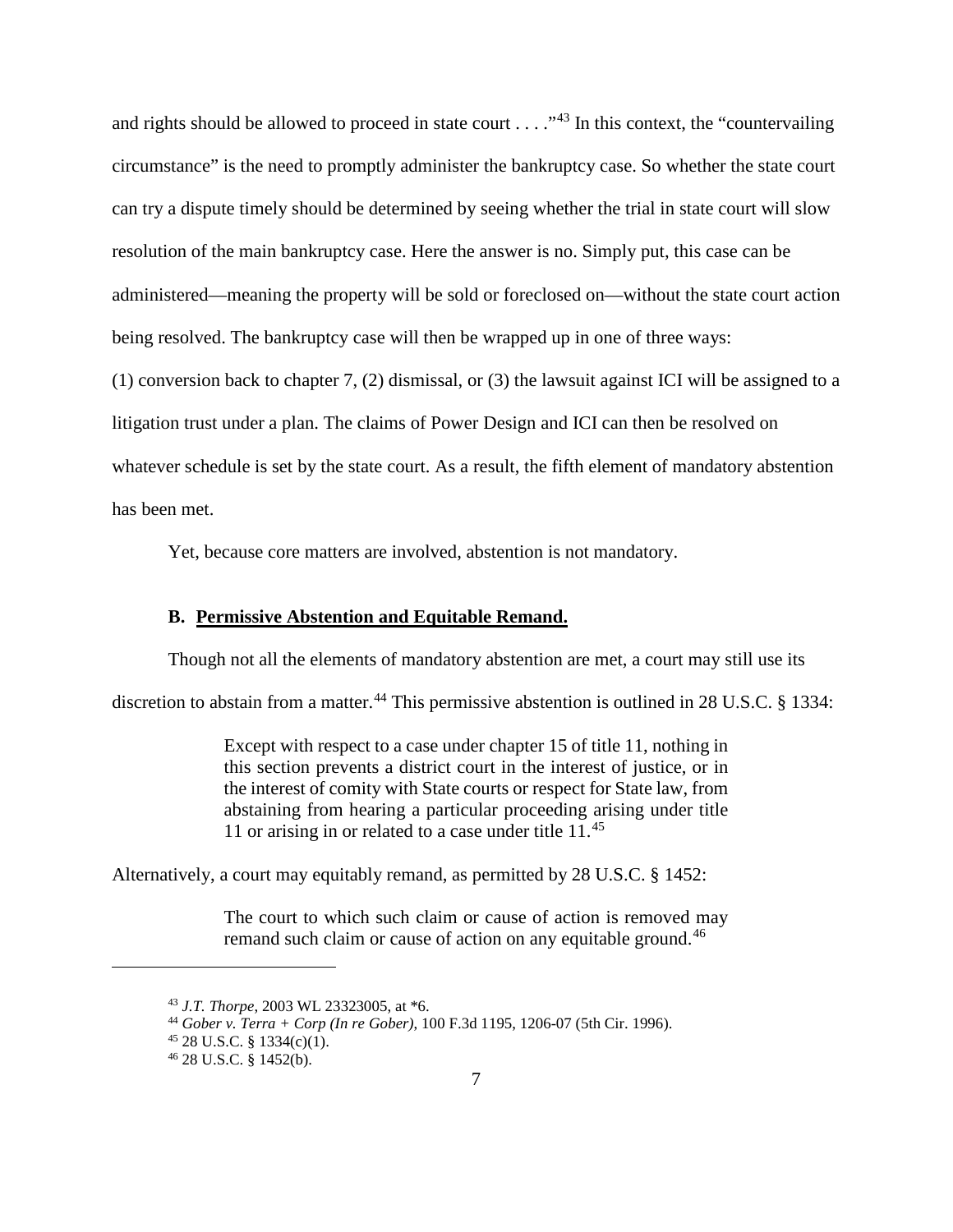Most courts in the Fifth Circuit determine whether the doctrines of permissive abstention

or equitable remand should be applied by evaluating 14 factors.[47](#page-7-0) The factors are:

- (1) Effect or lack thereof on the efficient administration of the estate if the court abstains or remands;
- (2) Extent to which state law issue predominate over bankruptcy issues;
- (3) Difficult or unsettled nature of the applicable law;
- (4) Presence of related proceeding started in state court or other non-bankruptcy proceeding;
- (5) Jurisdictional basis, if any, other than § 1334;
- (6) Degree of relatedness or remoteness of lawsuit to main bankruptcy case;
- (7) The substance rather than the form of an asserted core proceeding;
- (8) The feasibility of severing state law claims from core bankruptcy matters to allow judgment to be entered in state court with enforcement left to the bankruptcy court;
- (9) The burden of the bankruptcy court's docket;
- (10) The likelihood that the removal involves forum shopping by one of the parties;
- (11) The existence of a right to a jury trial;
- (12) The presence in the proceeding of non-debtor parties;
- (13) Comity; and

 $\overline{a}$ 

(14) Possibility of prejudice to other parties in the action.<sup>[48](#page-7-1)</sup>

<span id="page-7-1"></span><span id="page-7-0"></span><sup>47</sup> *In re Dune Energy*, 575 B.R. at 731 (citing *Regal Row Fina, Inc. v. Wash. Mut. Bank*, No. Civ. A. 3:04- CV-1033-, 2004 WL 2826817, at \*8 (N.D. Tex. Dec. 9, 2004); *Broyles v. U.S. Gypsum Co.*, 266 B.R. 778, 785 (E. D. Tex. 2001); *Inter Nat'l Bank v. Rosales (In re Rosales)*, No. 12-30590-RBK, Adv. Nos. 12-3010-RBK, 12-3011- RBK, 12-3013-RBK, 2012 WL 4343701, at \*4 (Bankr. W.D. Tex. Sept. 21, 2012); *Special Value Continuation Partners, L.P. v. Jones (In re Special Value Continuation Partners, L.P.)*, Adv. No. 11-3304, 2011 WL 5593058, at \*7-\*8 (Bankr. S.D. Tex. Nov. 10, 2011).).

<sup>48</sup> *Galaz v. Katona*, No. 5:14-CV-967, 2015 WL 5565266, at \*8 (W.D. Tex. Sept. 21, 2015).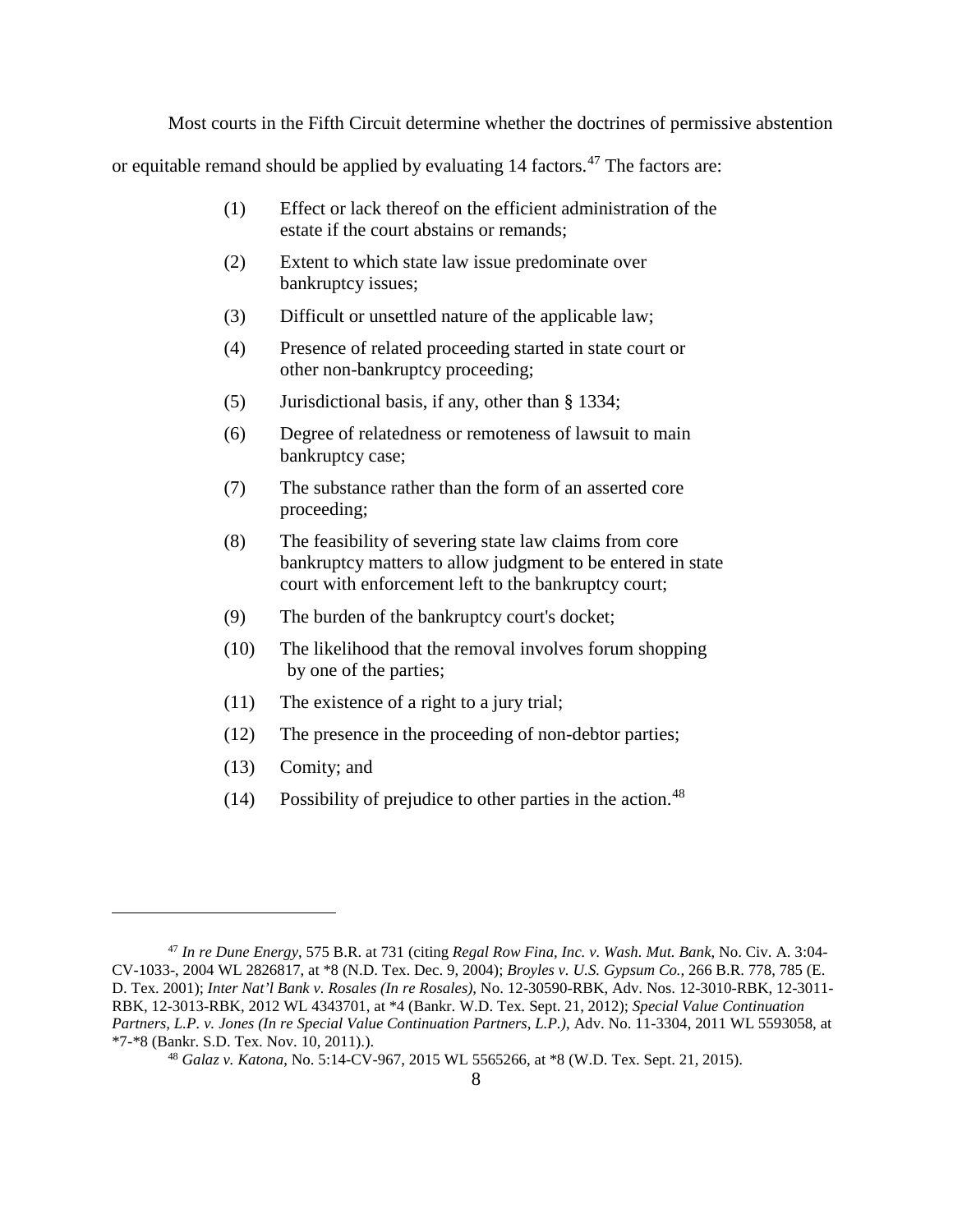## **1. Effect or Lack Thereof on the Efficient Administration of the Estate if the Court Abstains or Remands.**

The outcome of the bankruptcy case will be decided by whether IO's assets are sold or foreclosed on by Berkadia. If Berkadia forecloses, there will be no need to decide whether Power Design or ICI have valid claims against IO. And in the unlikely event the property sells for enough money to pay off Berkadia and provide a return to unsecured creditors, those claims do not need to be resolved quickly. This factor thus leans in favor of abstention or remand.

## **2. Extent to which State Law Issues Predominate Over Bankruptcy Issues.**

It is undisputed that the causes of action in the adversary are all state-law issues. This factor thus weighs in favor of abstention or remand.

# **3. Difficult or Unsettled Nature of the Applicable Law.**

IO argues, and Power Design does not dispute, that there are no particularly difficult or unsettled issues of applicable state law.[49](#page-8-0) So this factor is neutral.

# **4. Presence of Related Proceeding Started in State Court or Other Non-Bankruptcy Proceeding.**

There is a proceeding started in state court. This factor also weighs in favor of abstention or remand.

# **5. Jurisdictional Basis, If Any, Other Than § 1334.**

As admitted by Power Design, the only jurisdictional basis is section  $1334$ ,  $50$  so this

factor weighs in favor of abstention or remand.

<span id="page-8-0"></span><sup>49</sup> Mot. to Abstain and Remand 10, ECF No. 6.

<span id="page-8-1"></span><sup>50</sup> April 4, 2018 Hearing; Notice of Removal 2, ECF No. 1.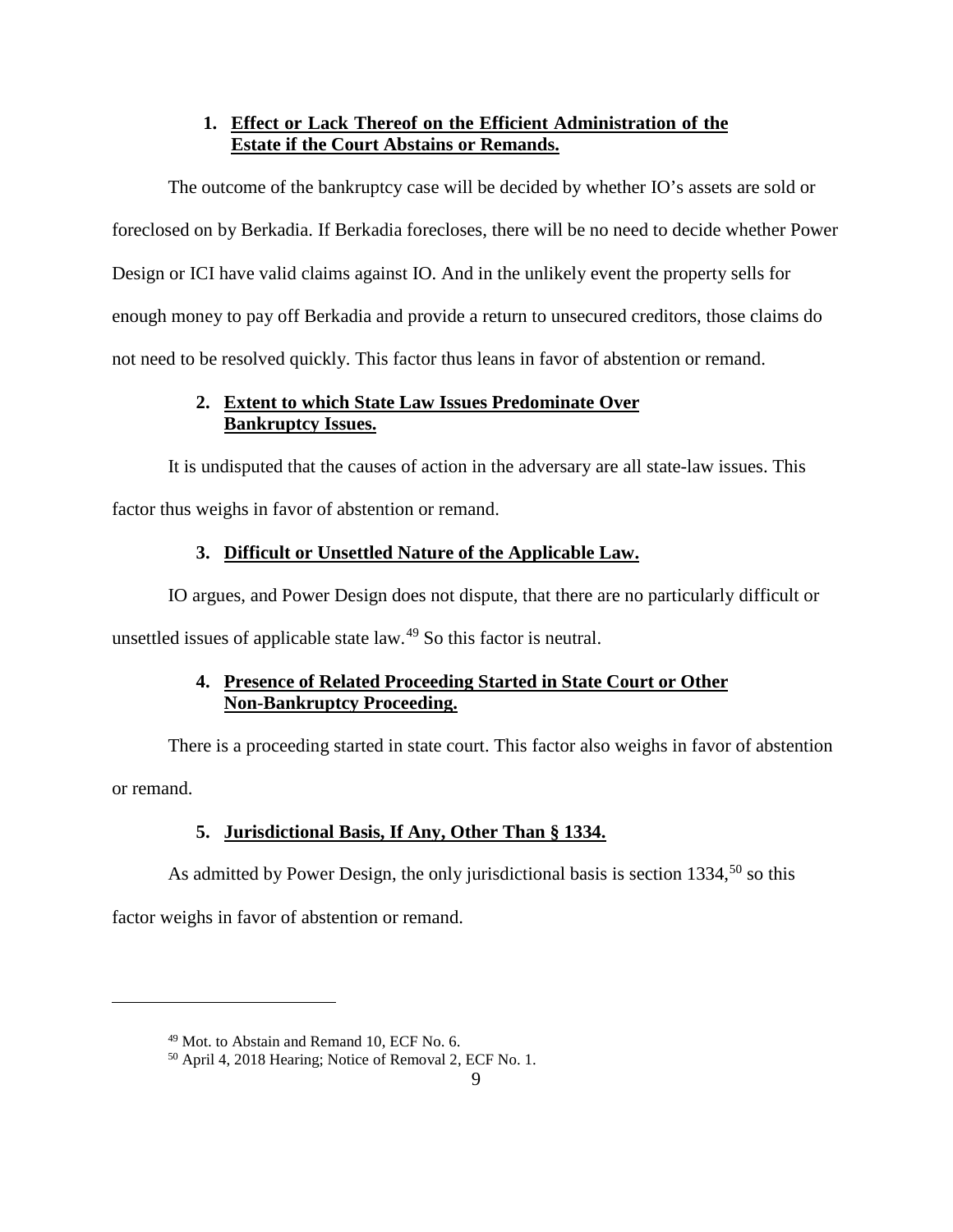## **6. Degree of Relatedness or Remoteness of Lawsuit to Main Bankruptcy Case.**

As discussed earlier, two Defendants have filed proofs of claim that relate to this adversary. Alone, this would weigh against abstention or remand. But as discussed elsewhere, those claims do not need to be resolved to administer the bankruptcy case. So this factor weighs in favor of abstention or remand.

## **7. Substance Rather Than the Form of an Asserted Core Proceeding.**

As discussed in the mandatory abstention section above, this is a core proceeding, so this factor weighs against abstention or remand.

## **8. Feasibility of Severing State Law Claims from Core Bankruptcy Matters to Allow Judgments to be Entered in State Court with Enforcement Left to the Bankruptcy Court.**

As discussed above, and even though this is a core proceeding, the state court can timely adjudicate the proceeding and decide the validity of the Defendants' claims. This Court would then just be left with making distributions on the claims from the surplus, if any, realized from the sale. This factor thus weighs in favor of abstention or remand.

## **9. Burden on the Bankruptcy Court's Docket.**

As this is a core proceeding, the Court would not need the Parties' consent to enter final judgment. Even so, IO argues that if a jury trial is demanded, the burden on the district court must also be considered because IO does not consent to a jury trial in the bankruptcy court. The Court notes that no one has made a demand for a jury trial in this adversary proceeding, so this may be a non-issue. IO also explains that it "may determine to waive its jury demand if all other parties consent to this Court conducting a non-jury trial of this matter," but that it has not yet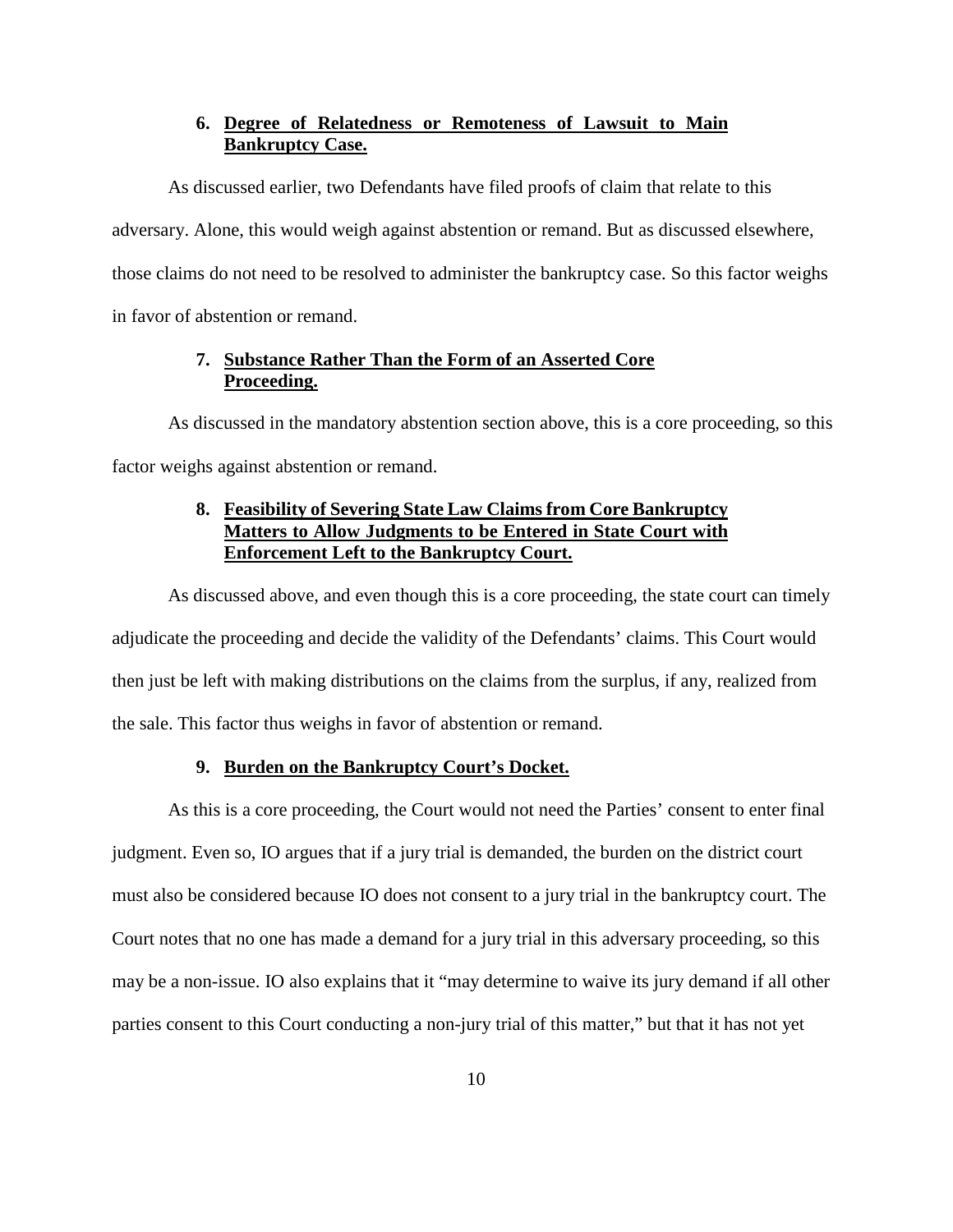spoken to all parties.<sup>[51](#page-10-0)</sup> In other words, whether a jury trial will be demanded is still unsure. Based on this record, this factor must be considered neutral.

# **10. Likelihood that the Removal Involves Forum Shopping by One of the Parties.**

Power Design argues, without explanation, that there is no forum shopping.<sup>[52](#page-10-1)</sup> IO argues that it is being deprived its choice of forum because of the removal.<sup>[53](#page-10-2)</sup> But neither argument suffices to make this a significant factor. "For forum shopping to be a significant factor in an abstention analysis, 'it must rise to a level demonstrating an attempt to abuse or manipulate the judicial process.'"[54](#page-10-3) No such allegations have been made, so this factor is neutral.

## **11. Existence of a Right to a Jury Trial.**

The parties have a right to a jury trial in either forum. But the bankruptcy court can conduct a jury trial only if all parties consent, and it is not clear that all parties will do so. If any do not, the reference will have to be withdrawn and the case heard by the District Court. Since the status of the parties' consents is unclear, this factor is neutral.

### **12. Presence in the Proceeding of Non-Debtor Parties.**

All parties but IO are non-debtor parties. Aside from ICI and Power Design, no other Defendant is a party to the main bankruptcy case. There is also no evidence to show that all Defendants consent to removal, which may mean that a party may be deprived of their right to

<span id="page-10-0"></span><sup>51</sup> Mot. to Abstain and Remand 11-12, ECF No. 6.

<sup>52</sup> PDI's Response in Opposition to Motion for Abstention and Remand 11, ECF No. 13.

<span id="page-10-2"></span><span id="page-10-1"></span><sup>53</sup> Mot. to Abstain and Remand 12, ECF No. 6.

<span id="page-10-3"></span><sup>54</sup> *In re Dune Energy*, 575 B.R. at 734 (internal citation omitted). *See also Galaz*, 2015 WL 5565266, at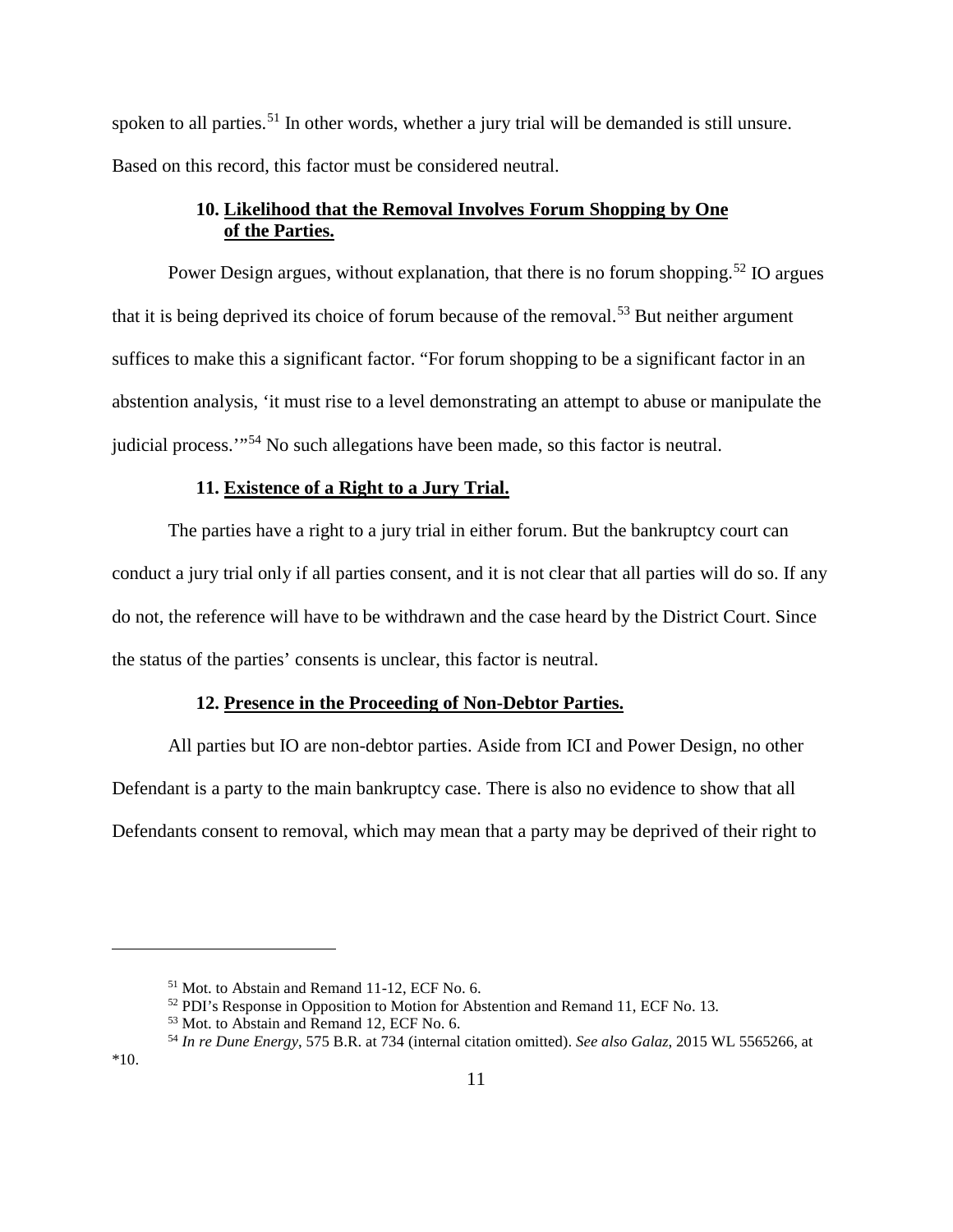litigate in state court.<sup>[55](#page-11-0)</sup> So this factor weighs in favor of abstention or remand.

### **13. Comity.**

Although state law issues are at the heart of this proceeding, IO has not argued that there are any novel issues implicating a state interest.<sup>[56](#page-11-1)</sup> So this factor is neutral.

## **14. Possibility of Prejudice to Other Parties in the Action.**

On one hand, IO argues that it has been prejudiced because removal has deprived it of its choice of forum.[57](#page-11-2) On the other hand, though not argued by Power Design, the Court notes that if IO chooses to object to the proofs of claim filed by ICI and Power Design, abstention or remand of this proceeding could result in those parties having to defend similar proceedings in different forums.[58](#page-11-3) Given these considerations, this factor can go either way.

### **15. So What Does it All Mean?**

In sum, seven factors favor abstention or remand, one factor is against abstention or remand, and six factors are either neutral or in the middle. But the analysis does not end there. Under Western District precedent, a court should not just count how many factors favor each side and declare as winner the one with the most factors.<sup>[59](#page-11-4)</sup> Instead, "the court must determine" which arguments are of greater importance or persuasion."<sup>[60](#page-11-5)</sup> In fact, any equitable ground may

<span id="page-11-0"></span><sup>55</sup> *See Orion Ref. Corp. v. Fluor Enters., Inc.*, 319 B.R. 480, 488 (E.D. La. 2004); *Republic Reader's Serv., Inc. v. Magazine Serv. Bureau, Inc. (In re Republic Reader's Serv., Inc.)*, 81 B.R. 422, 428-29 (Bankr. S.D. Tex. 1987).

<sup>56</sup> *See Galaz*, 2015 WL 5565266, at \*10.

<sup>57</sup> Mot. to Abstain and Remand 12, ECF No. 6.

<sup>58</sup> *See In re Dune Energy*, 575 B.R. at 735.

<span id="page-11-4"></span><span id="page-11-3"></span><span id="page-11-2"></span><span id="page-11-1"></span><sup>59</sup> *The Official Comm. of Unsecured Creditors of Schlotzsky's, Inc. v. Grant Thornton, L.L.P. (In re Schlotzsky's, Inc.)*, 351 B.R. 430, 435 (Bankr. W.D. Tex. 2006) ("Mechanical applications of such tests to rule on equitable issues that are heavily fact-specific are often doomed to produce incorrect outcomes.").

<span id="page-11-5"></span><sup>60</sup> *Houston Baseball Partners LLC v. Comcast Corp. (In re Houston Reg'l Sports Network, L.P.)*, 514 B.R. 211, 217 (Bankr. S.D. Tex. 2014).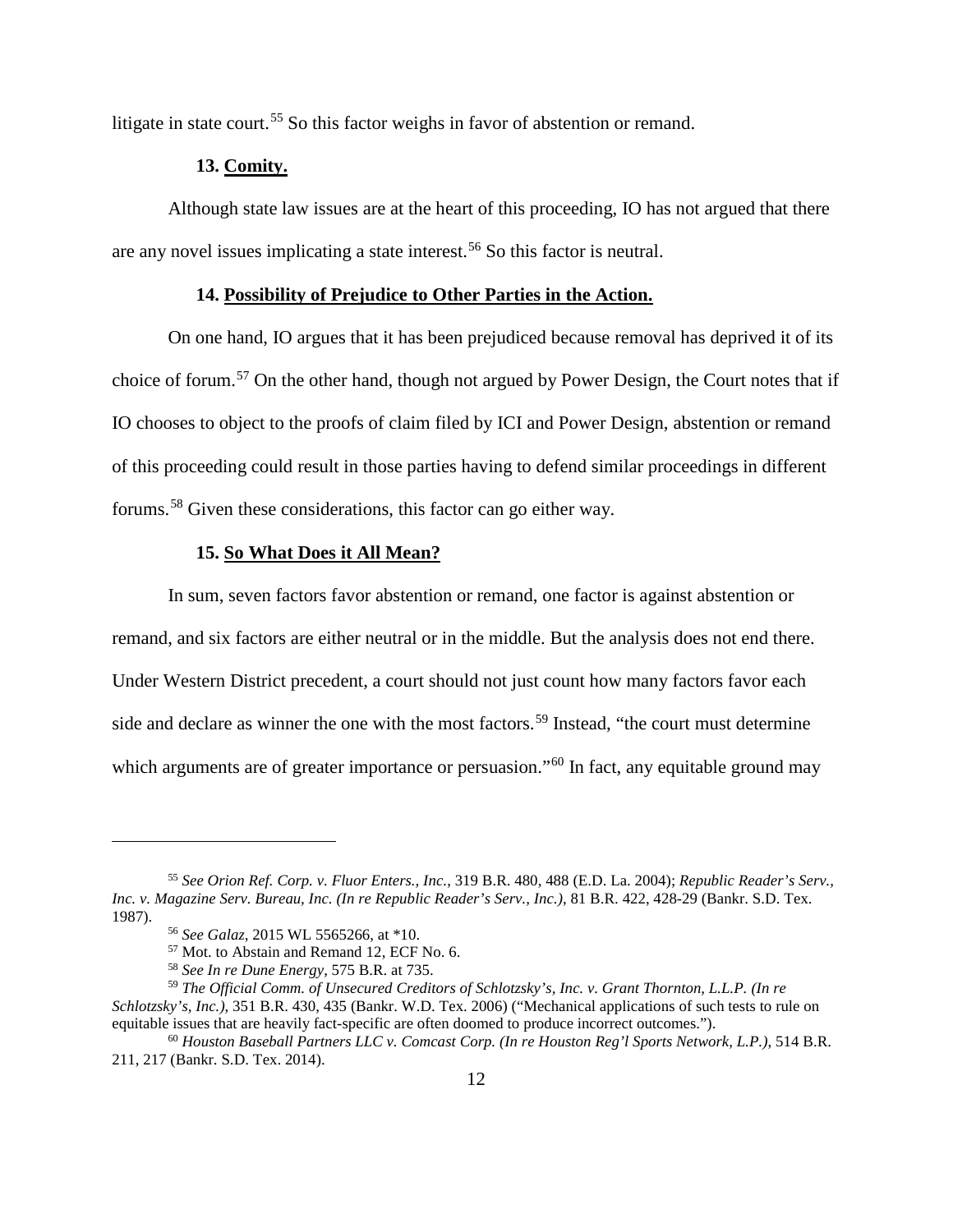support a court's decision to remand.<sup>[61](#page-12-0)</sup> A court should also heed the larger context.<sup>[62](#page-12-1)</sup> Lastly, the Fifth Circuit has explained that "[u]nder . . . § 1334(c)(1), courts have broad discretion to abstain from hearing state law claims."[63](#page-12-2) Though it may be a helpful exercise for some courts to use the factors in their analysis, evaluation of the factors does not yield the answer because, at the end, courts are left to their own discretion.

Indeed, it is difficult to know what to make of this or any other multi-factor test.<sup>[64](#page-12-3)</sup> In this and many cases, many factors can each be argued both ways. And there is no clear analytical framework for using the factors. Left adrift then, in a sea of factors, this Court will seek anchorage by simply reading the statute. In reading the statute, it is apparent that Congress believed that state court matters generally belong in state court unless a strong federal interest suggests otherwise.<sup>[65](#page-12-4)</sup>

This suit is a state court matter as there is no independent basis for federal jurisdiction. So what is the strong federal interest? Since bankruptcy jurisdiction is the only federal interest in play, the question is best answered by examining the relationship that the state court litigation bears to the bankruptcy case. And it is true that the facts leading to the state court suit were in large part the events that led to the bankruptcy filing.

<sup>61</sup> *Id.* at 215.

<sup>62</sup> *In re Schlotzsky's*, 351 B.R. at 435.

<sup>63</sup> *In re Gober*, 100 F.3d at 1206.

<span id="page-12-3"></span><span id="page-12-2"></span><span id="page-12-1"></span><span id="page-12-0"></span> $64$  As a lawyer, I liked multi-factor tests; I was spared the need to outline my brief. As a judge, now five years in, I still fail to see how they provide a reasoned basis for a decision.

<span id="page-12-4"></span> $65$  "Together, §§ 1452(b) and 1334(c) strongly evince a congressional policy that, absent countervailing circumstance, the trial of state law created issues and rights should be allowed to proceed in state court, at least where there is no basis for federal jurisdiction independent of § 1334 and the litigation can be timely completed in state court." *J.T. Thorpe*, 2003 WL 23323005, at \*6. *See also In re Dune Energy*, 575 B.R. at 735 ("[T]he discretionary abstention statute helps the far-reaching bankruptcy jurisdiction statute from bringing suits into federal courts when they are better left for state courts to decide.").